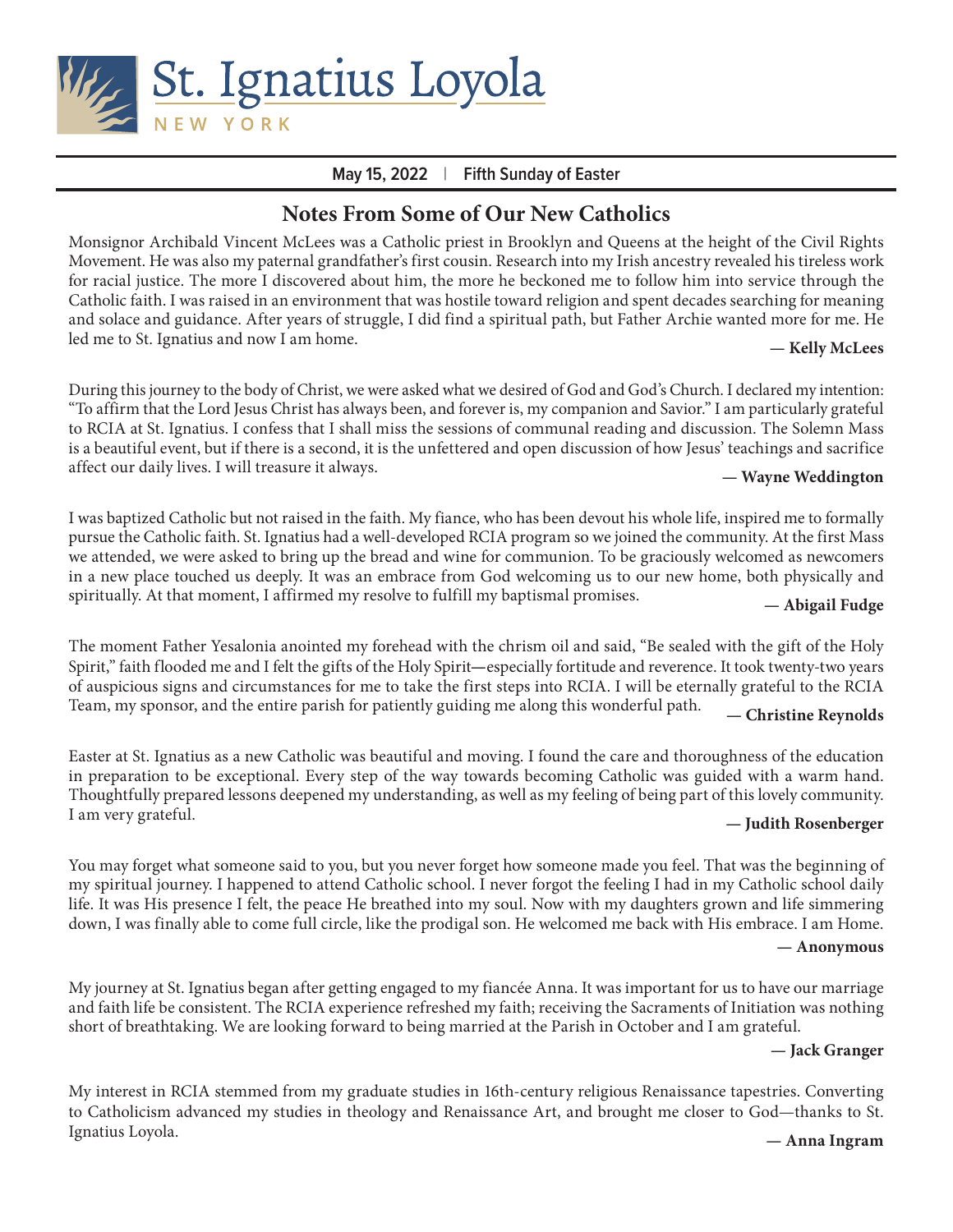# FROM PERU TO MARS: NEW WORLDS AND JESUIT SCIENCE

*Monday, May 23rd at 7 PM In the Church & Livestreamed*<br>*Church of St. Ignatius Loyola at 980 Park Avenue* 

> **PRESENTER** *BR. GUY CONSOLMAGNO, S.J.*



*Director of the Vatican Observatory and President of the Vatican Observatory Foundation.* 

*A native of Detroit, Michigan, Br. Consolmagno earned undergraduate and masters' degrees from MIT, and a Ph.D. in Planetary Science from the University of Arizona. He was a researcher at Harvard and MIT, served in the US Peace Corps (Kenya), and taught university physics, before entering the Jesuits in 1989.*

Is there a particularly "Jesuit" form of science? From Acosta's work in the New World to modern research at the Vatican Observatory, we'll look at the work of a number of Jesuit scientists through history and see how what they did, and why they did it, was colored and influenced by Ignatian Spirituality as seen in the *Spiritual Exercises*.



**To view the livestream, scan the QR code at left or visit**  *youtube.com/c/ChurchofStIgnatiusLoyolaNYC.*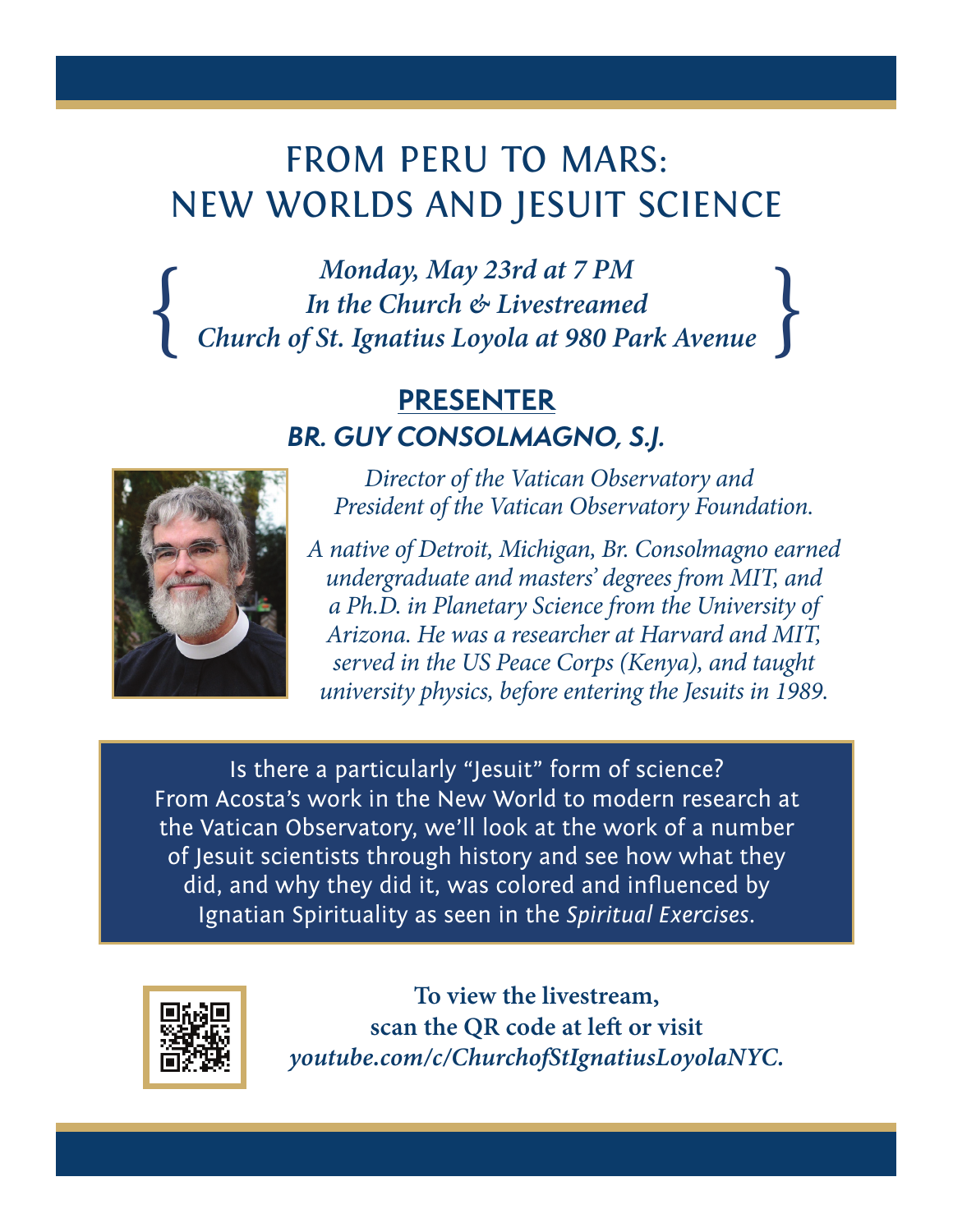# **THIS WEEK AT A GLANCE**

**SUNDAY, MAY 15th Community Coffee Hour. Following the 11 AM Masses. Outside the Parish House.**  *Details below.*

## **MONDAY, MAY 16th**

**War and Peace Discussion Group: Nuclear Disarmament. 7 PM. Parish Lounge.** *Details below.*

> **THURSDAY, MAY 19th Ignatian Social Justice Meeting. 7 PM. Parish House & Zoom.**

# **Community Coffee Hour**

**Sunday, May 15th, following the 11 AM Masses Outside the Parish House**

> Join us on Park Avenue for our Community Coffee Hour.

We will have coffee as well as an opportunity to mix & mingle with your fellow parishioners.

# **WAR AND PEACE DISCUSSION GROUP**

## **Nuclear Disarmament Monday, May 16th at 7 PM Parish Lounge**

Ahead of the discussion, it is recommended that attendees read the *Pastoral Letter on Nuclear Disarmament* by the Archbishop of Santa Fe.



To view the letter, scan the QR code at left or visit *saintoskar.com/warpeace/ Nuclear-Disarmament-Letter.pdf.*

**To register, email Fr. Mark Hallinan, S.J., at** *hallinanm@saintignatiusloyola.org***.**

# **Interested in Becoming Catholic?**



If you feel attracted to the Catholic faith, we want you to know about a program at the Parish.

A group will meet here during the year to inquire into the Catholic faith, to come to know Jesus through the Gospels, and to pray & to prepare for the Easter Sacraments.

**For more information, contact Maureen Fullam at 212-288-3588 or email** *church@stignatiusloyola.org.*

# **HOSPITALITY MINISTRY**

# **In Search of Hospitality Ministers**

The Hospitality Ministry is seeking parishioners interested in serving at the 7:30 PM Sunday Mass.

**If you are interested in serving, email** *siloyolanyhospitality@gmail.com***.**



# **Altar Servers**

Young people currently in grade 5 through the first year of high school are eligible to serve as altar servers.

**If your child is interested, please contact Fr. Hallinan by calling the Parish House or via email at**  *hallinanm@saintignatiusloyola.org.*

We would warmly welcome new volunteers!

# **IGNATIAN SOCIAL JUSTICE**

# **Volunteer Opportunities at the New York Common Pantry**

The New York Common Pantry is seeking volunteers from St. Ignatius Loyola to help at the Pantry.

They have a new mobile pantry on East 108th. Their "Help 365" Program offers social services. Their "Project Dignity" is for homeless people, offering showers, haircuts, mailing addresses, etc. The Pantry needs a pipeline of volunteers, especially Wednesdays. If you'd like to volunteer, please identify yourself as a St. Ignatius Loyola parishioner.

Their website is nycommonpantry.org and volunteers can sign up for times on the website.

**For more information, contact Alan Pardee, parishioner and member of the Ignatian Social Justice ministry, at** *alanpardee123@gmail.com***.**



# **Join Our Email Mailing List!**

To sign-up for our e-newsletter, scan the QR code at left or visit *ignatius.nyc.*



**Follow us on Instagram and Facebook at** *stignatiusnyc.*